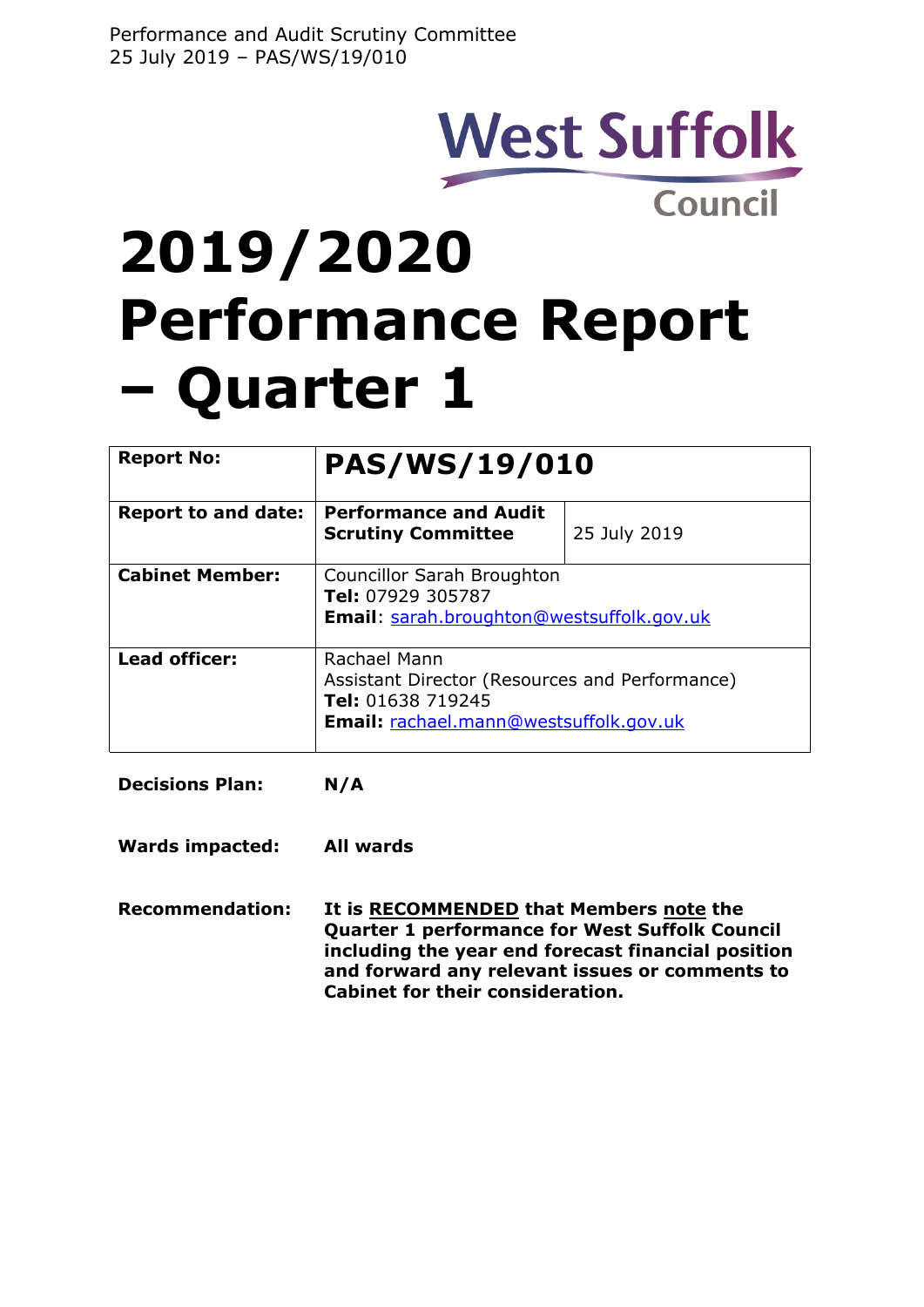## **1. Background / Context**

- 1.1 The performance management framework seeks to enable greater understanding of progress towards the council's strategic priorities, as well as giving insight on the delivery of the large range of day to day services to the residents of West Suffolk.
- 1.2 The purpose of the evolution and development of the performance management framework is to ensure that performance information supplied to the Performance and Audit Scrutiny Committee, Cabinet and Leadership Team clearly shows:
	- Progress towards strategic goals;
	- Insight on initiatives that will ensure future progress;
	- Areas that require decisions and actions to keep on track to their goals;
	- Items with a significant level of risk associated with them; and
	- Flexibility in approach allowing the escalation of performance successes and challenges.
	- The relationship between the performance indicators and financial delivery.

### **2. Proposals**

- 2.1 This report shows the current performance and forecast financial outturn position for West Suffolk for the first quarter of 2019/2020.
- 2.2 The attached appendices detail the performance as follows:

## **Appendix A: 2019/2020 Performance Indicators – Commentary**

This appendix draws out a number of key performance indicators at strategic priority level and shows a high level summary of the council's budget monitoring forecast position for revenue, capital and reserves.

## **Appendices C to E: Performance Indicators by Strategic Priority**

These appendices support **Appendix A** and include more detail around how the council is performing against each strategic priority and corporate day to day service delivery.

## **Appendix F: Income and Expenditure Report**

This appendix shows the current revenue forecast position across West Suffolk, analysed across the different categories of income and expenditure.

## **Appendices G to H: Financial Performance**

These appendices contain the current financial forecast positions for the council in respect of capital and earmarked reserves.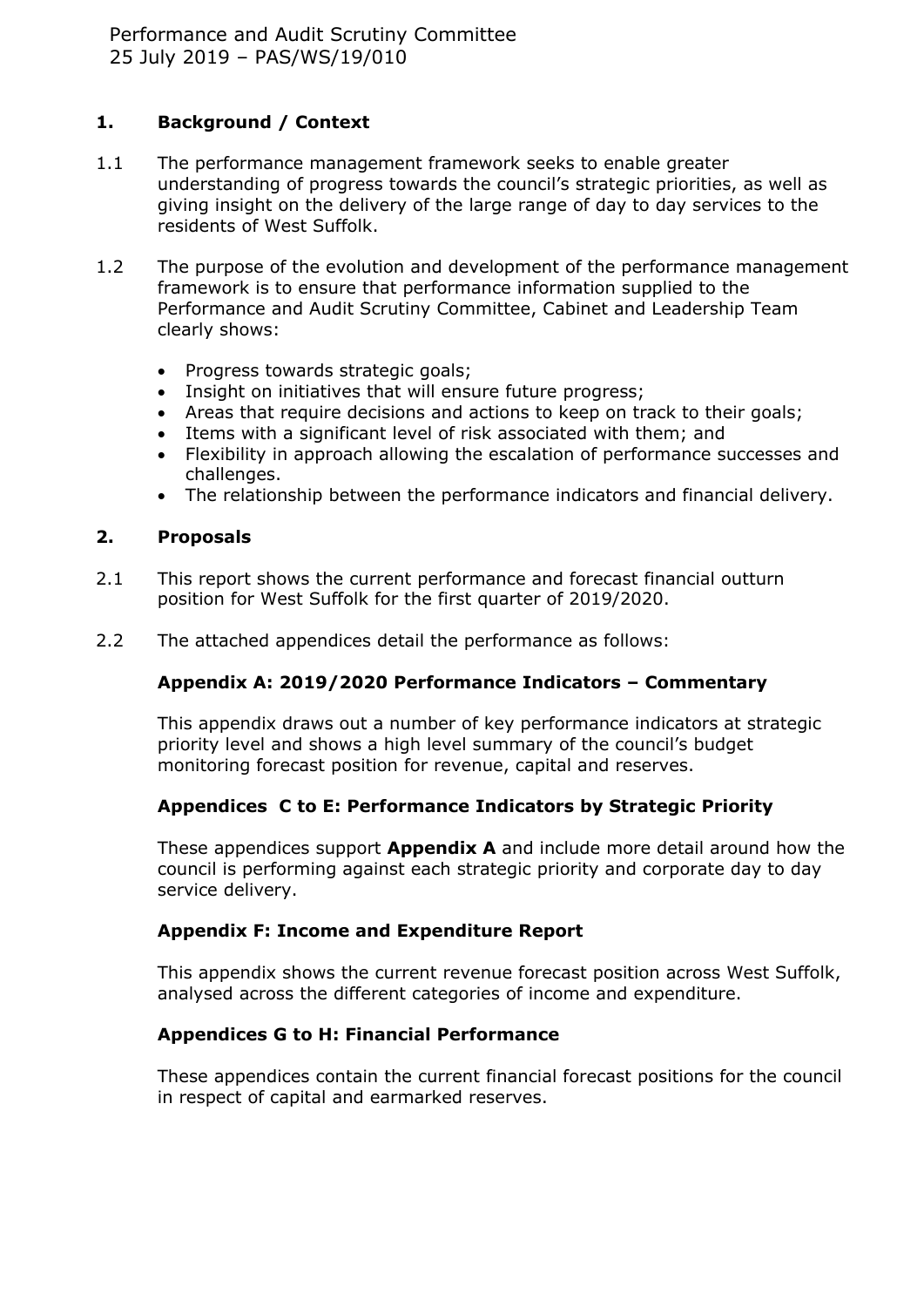Performance and Audit Scrutiny Committee 25 July 2019 – PAS/WS/19/010

#### **3. Performance Summary**

3.1 The table below shows the current performance status for all indicators, grouped by strategic priority and corporate day to day service delivery and is further detailed in appendices **A** to **E**.

| <b>Key Performance Indicators</b> |                                |                                            |                                                      |                                                        |                                          |  |  |
|-----------------------------------|--------------------------------|--------------------------------------------|------------------------------------------------------|--------------------------------------------------------|------------------------------------------|--|--|
| Quarter 1 - 2019/2020             |                                |                                            |                                                      |                                                        |                                          |  |  |
| Appendix                          | <b>Strategic Priority</b>      | On or<br><b>Exceeding</b><br><b>Target</b> | <b>Below</b><br><b>Target</b><br>within<br>tolerance | <b>Below</b><br>Target,<br>outside<br>of.<br>tolerance | Data<br><b>ONLY</b><br><b>Indicators</b> |  |  |
| Work in<br>progress               | <b>Inclusive Growth</b>        | 0                                          | 0                                                    | 0                                                      | 3                                        |  |  |
|                                   | Families and<br>Communities    | 4                                          | 1                                                    | 3                                                      | 3                                        |  |  |
| D                                 | Housing                        | $\overline{2}$                             | 0                                                    | 3                                                      | O                                        |  |  |
| E                                 | Day to Day                     | 15                                         | 7                                                    | 4                                                      | 3                                        |  |  |
|                                   | <b>West Suffolk</b><br>Totals: | 21                                         | 8                                                    | 10                                                     | 9                                        |  |  |

**Note**: **Appendix A** is a summary of **Appendices C** - **E**

#### **4. Financial Forecast Summary**

#### 4.1 **Forecast Revenue Position**

4.1.1 The forecast revenue outturn position currently shows an overall underspend of £25k (0.02% of the gross budget). A summary by Assistant Director can be found in **Appendix G** with comments for significant variances by cost centre in **Appendix H**.

#### 4.2 **Forecast Capital Programme**

- 4.2.1 The Council is currently forecasting to spend £69.6m of its capital budget of £87.3m for 2019/20. A further £14.3m of spend is currently expected to be reprofiled into future financial years as a result of project timings and more accurate project spend profiling. At the time of this report the unallocated capital project balance remains at £3m and will be allocated as relevant business cases are approved.
- 4.2.2 Further detail by individual capital project can be found in **Appendix G**.

#### 4.3 **Forecast Earmarked Reserves**

4.3.1 The council's balance on Earmarked Revenue Reserves at the end of the financial year is currently forecasted to be around **£34.2m,** against a budgeted closing balance of **£30m**. The main reason for the forecast balance increase is due to timings on the larger capital projects which are likely to move into future years, and further details can be found in the Capital Programme **Appendix G**.